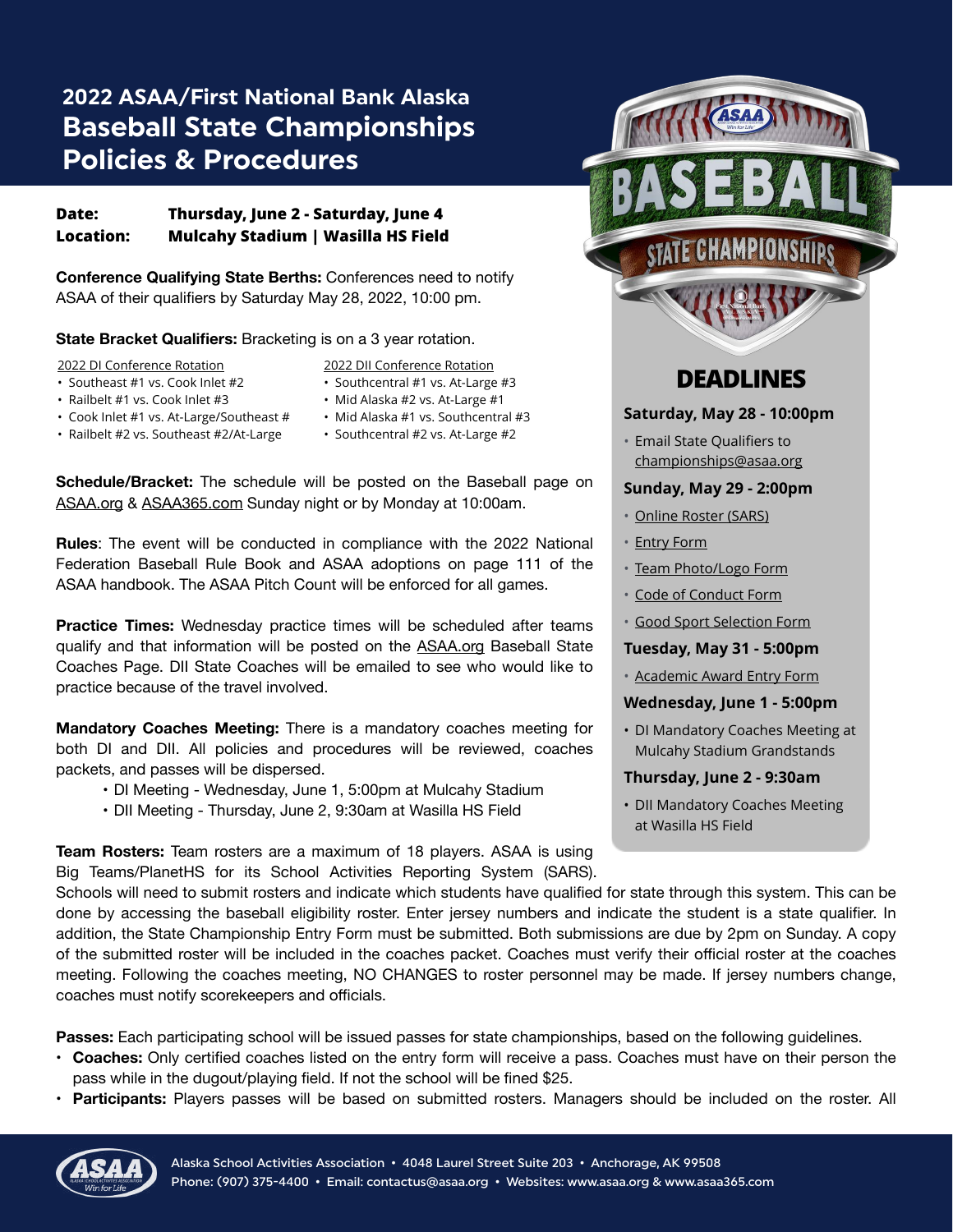participants must be in uniform or have thier pass with them while in the dugout.

- **Administration:** Each school will be provided one pass for attending administrators. The administrator should check in with an ASAA staff member upon arrival to receive a pass.
- **Adult Medical Passes:** Schools medical team members must check in with ASAA staff or ASAA Medical Staff at the state championship site prior to competition to receive a medical pass.
- **• All passes are non-transferable and will be confiscated if used fraudulently.**
- **• You will not be allowed access into the facility without a pass.**
- **• If you lose a pass you will have to purchase regular tickets or your school may be billed.**

#### **Bench Area/Dugout/Coaching Box & Personnel Rules:**

- **•** There will be a maximum amount of 18 players allowed on the roster.
- **•** The maximum number of individuals in the dugout is 26.
- The allotted team dugout can include a combination of managers and coaches, that is coaches discretion. The dugout is for participants in uniform, managers and coaches only.
- All individuals must be wearing their pass or be in uniform.
- Coaches boxes may be occupied by a coach, player or eligible substitute.
- Due to safety concerns it has been mandated by ASAA that only individuals of 7th grade school age or above may be in the dugout area during state championship games, but only with a pass.
- All coaches will be in proper uniform as defined in the NFHS Baseball rulebook.

### **ASAA Adopted Baseball Supplemental Rules:** These rules are in the 2022 ASAA Handbook page 111

- **Mercy Rule:** The game shall end when, the visiting team is behind 10 or more runs after 4.5 innings; or after the fifth if either team is 10 runs behind and have had an equal number of times at bat. The 15 Run Mercy Rule applies only for regular season games, not in the state championships.
- **Called Game:** When a non-league or league game is called by an umpire before the completion of the required number of innings, the game is declared a "no game". The game can be replayed and the pitching rule shall apply.
- **Suspended Game:** A game called for any reason by an umpire after the required number of innings, where a winner cannot be determined (i.e. home team is behind and has not batted, or score is tied) will be treated as a suspended game. The game shall be continued from the point of suspension at a later time. The lineup and batting order of each team will remain exactly the same at moment of suspension. If a winner can be determined (both teams have equal at bats or home team is ahead) the team that is ahead will be considered the winner. If the game ends in a tie and the suspended game cannot be completed because of scheduling conflicts, the game is considered a tie game. At the state championships onsite ASAA staff and the Tournament Director shall determine when a suspended game will be completed.
- **Speed Up:** The courtesy runner speed-up rules may be adopted by leagues or districts for use during the regular season. In interleague and/or interdistrict competition, both teams must agree to allow the speed up rule before it may be used. Courtesy runner speed-up rules will be used in the state championship tournament. The following is a speedup rule summary:
	- The team at bat may use courtesy runners for the pitcher and catcher as soon as they get on base. The same runner may not be used for both positions. Neither the pitcher nor catcher will be required to leave the game under such circumstances.
	- Players who have participated in the game in any other capacity are ineligible as courtesy runners.
	- A player may not run as a courtesy runner for the pitcher or catcher and then as a runner or batter for another player in that inning.
	- For illegal substitution of a courtesy runner, such substitution shall be disqualified for the duration of the game.

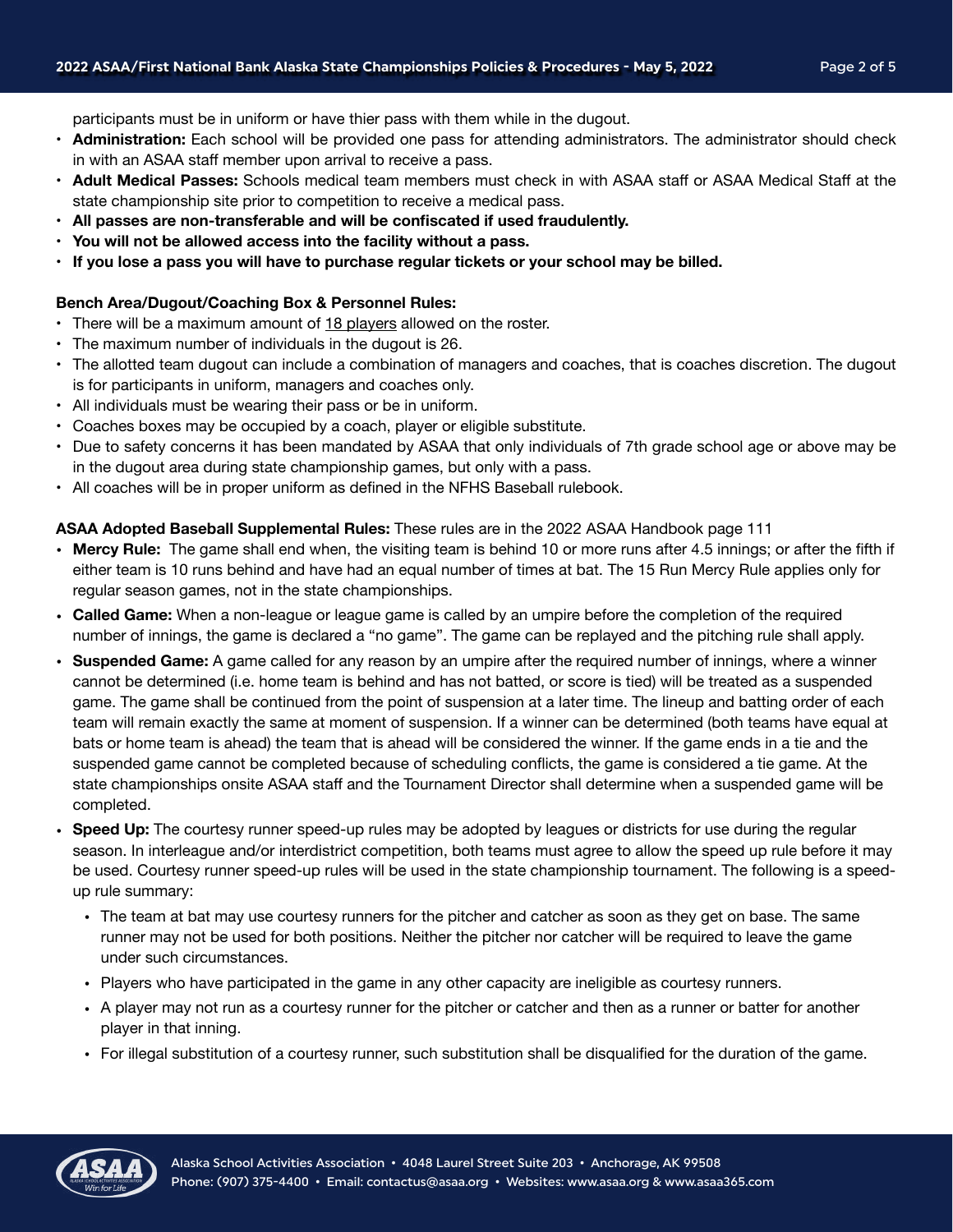**DII Saturday Consolation Games:** The 4th/6th Place Game and the 3rd/5th Place Games on Saturday will have a two hour time limit.

**Selection of Home/Visiting Teams:** At the state championship coaches meeting, the ASAA Staff & Tournament Director will conduct a coin toss with the two coaches of each game to determine the home team for the quarterfinals. The team who is furthest away from the field will call the coin toss. Home team will have the first baseline dugout. Visiting team will be on the third baseline dugout. For other games, the coin toss will be done after BOTH teams are determined. The ASAA Staff and/or Tournament Director will conduct a coin toss once both teams are determined. If the Head Coach is not there for the coin toss the ASAA Staff will call them in order for them to be part of the coin toss via voice or FaceTime. However, if the Head Coach is not reachable the ASAA Staff or the Tournament Director will conduct the coin toss on their behalf.

**Field Rules:** These are the field rules for Mulcahy Stadium and Wasilla HS Field. Ones that are specific to a field will be noted below.

- The field will be open 1 1/2 hours prior to the first game time each day.
- NO Sunflower seeds
- NO Gum or Peanuts
- NO METAL CLEATS on the Wasilla HS Field. The officials will be checking prior to pitchers going on the mound.

**Batting Cages:** Batting cages are reserved for the teams in the upcoming game only.

**Warm-Up Areas:** DI Teams will be able to get some additional warm up time at the K Fields prior to their In Field Warm-Up time. DII Teams can use the additional baseball field to warm up, or the softball field IF not being used by the Wasilla HS softball team. These areas are reserved for the teams in the upcoming game only. Specifics for warm up time will be reviewed during the coaches meeting.

**Infield Warm-Up:** All teams are guaranteed at least 10 minutes infield warm-up before their game. Home team takes the field first. This time will start when the announcer invites the home team to take the field for their warm-up.

**Introductions:** Team introductions will start after the warm up time for both teams is over. Players and coaches are to line up on their respective base sideline facing the crowd. As players and coaches are introduced, they will step forward.

- First Game: The ENTIRE TEAM will be introduced before their first game.
- All Games except for Championships: Only the STARTERS will be introduced.
- Championship Game: The ENTIRE TEAM will be introduced before their game.

**Late/Absent Team Procedure:** If a team is late to their scheduled game time due to weather or travel difficulties, arrangements will be made by tournament staff for the appropriate rescheduling of that game. If a team is late due to other reasons not related to weather or travel, the game may be delayed for a maximum of 15 minutes. After that period of time, if the team has not appeared and has not contacted ASAA, the game shall be recorded as a forfeit. A team arriving 0-15 minutes after their scheduled time of play will have a maximum of 5 minutes of warm up time.

**Medical:** Orthopedic Physicians of Anchorage (OPA) is the official ASAA State Championships Medical provider. They will be onsite during the entire championship tournament to provide medical help for injuries. Each team must provide all their own materials and supplies - including tape - if athletes are going to be taped.

**Concussion Information:** ASAA's official concussion protocol supervision team is OPA. OPA will run their tests on athletes with suspected concussions and if they conclude there is a suspected concussion, that player will not be able to return to play without going through the concussion return to play protocol. Team doctors, physicians, etc will not be able to over rule an OPA suspected concussion case. OPA's findings as the official state championships medical provider

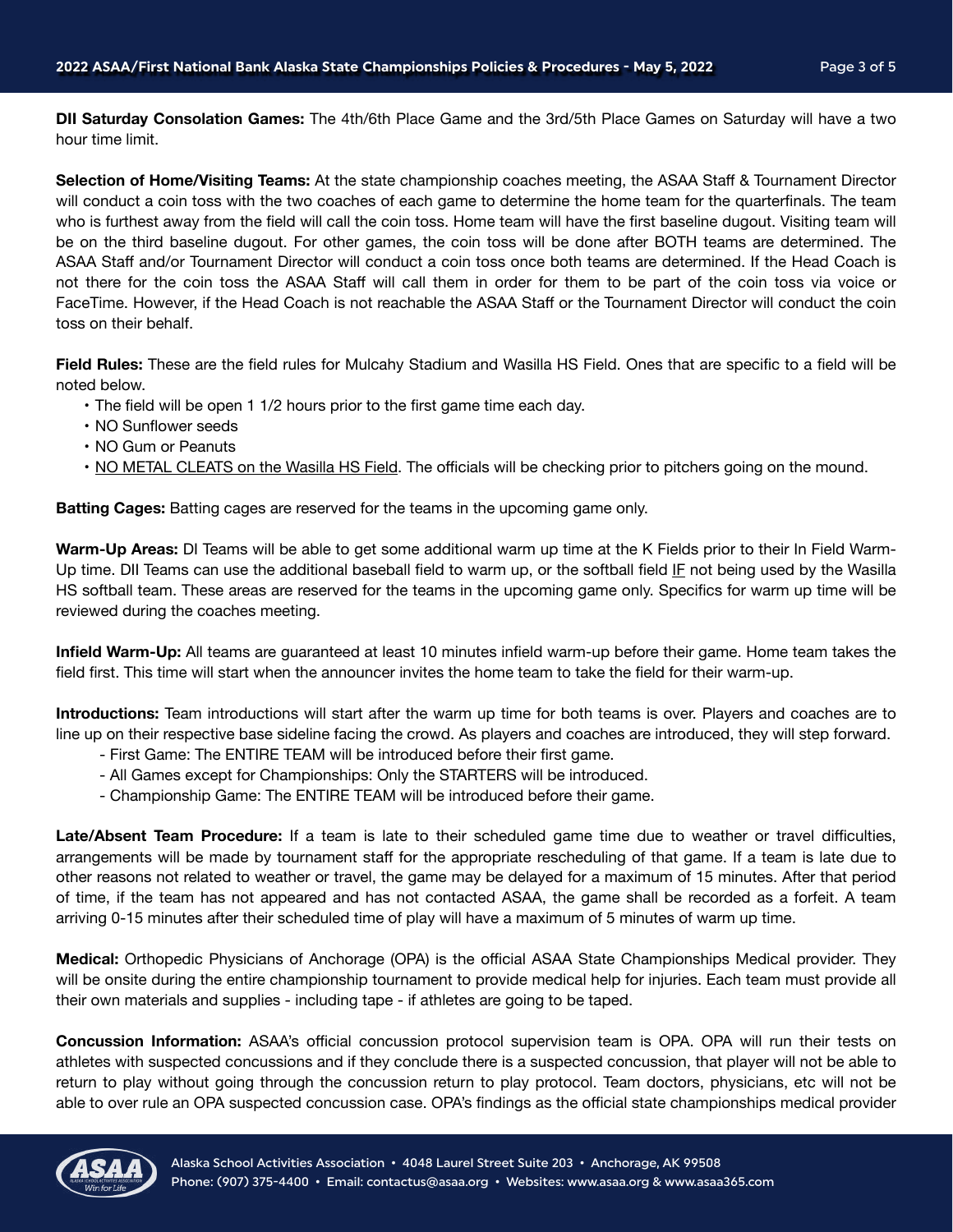will be the final decision. Team doctors and trainers are very important to teams and ASAA encourages them to be present. [ASAA Concussion Management](http://asaa.org/resources/sports-medicine/concussion-management/)

**Officials:** ASAA will select certified officials for this event. Every attempt is made to bring in qualified officials from around the state.

**Team Video:** Teams are allowed to film their games, BUT NO LIVE STREAMING! Video service of each game will not be provided by ASAA. Teams are encouraged to make other arrangements if they wish a video copy of their game. The baseball field is off limits to all media during the game. Only ASAA Credential Media, ASAA Photographer, and ASAA approved TV/Webcast production crews are allowed to be on the field before and/or after the game. DRONES ARE NOT ALLOWED AT ASAA EVENTS.

**Championship Results:** All results will be posted on [ASAA365.com,](http://ASAA365.com) through MaxPreps, @ASAAORG (Twitter) and Facebook.

Broadcast Media: The NFHS Network will be LIVE streaming games on the [nfhsnetwork.com](http://nfhsnetwork.com).

**Hospitality Room:** There is not a hospitality room for team coaches/staff. Teams are allowed to bring in water/drinks for their teams to put in the dugout during your game.

**Concessions:** Palmer High School and American Legion will be providing concessions throughout both the DII and DI championships.

**Spectator Support Items | Artificial Noise Makers:** ASAA prohibits laser pointers, whistles, and any explosive devices or explosive sounds at ALL its state championship events. Artificial noise makers are allowed only when the game is not in play or deemed not to be a hinderance to the spectator experience.

**Yearbook and School/Team Photo:** These individuals must remain in the spectator areas. Special and limited arrangements can be made for a school yearbook staff. Yearbook staff includes the yearbook teacher and students enrolled in yearbook class. These arrangements must be made by MONDAY before the state event begins. Please contact Isaiah Vreeman ([isaiah@asaa.org\)](mailto:isaiah@asaa.org) with these requests. Last minute requests will not be approved. If present in non-spectator areas, they will be removed. Only ASAA Credentialed Media are allowed to be outside the spectator area and designated media locations.

**Event Supervision:** Each participating school will be requested to identify an administrator or other person approved in advance by the principal who is responsible for the conduct of its coaches, participants and fans throughout the contest, as defined in the ASAA bylaws Article 6, Section 4. Please have the designee check in with ASAA staff upon arrival at the event.

**State Merchandise:** Northwest Designs is the Official State Merchandise Vendor. NWD will have a large variety of apparel and feature on-site printing with customized made to order commemorative items. A web store is also available online at [ASAA.org homepage Northwest Designs Link](https://nwd.ink/s/asaastore/).

**Awards:** Awards are presented at the end of the tournament.

- 1st and 2nd place trophies
- 20 individual medallions for players, coaches, managers for the 1st and 2nd place teams
- Team Sportsmanship & Academic Award
- 12 All Tournament medallions for each division, awarded for outstanding tournament play, regardless of player position.